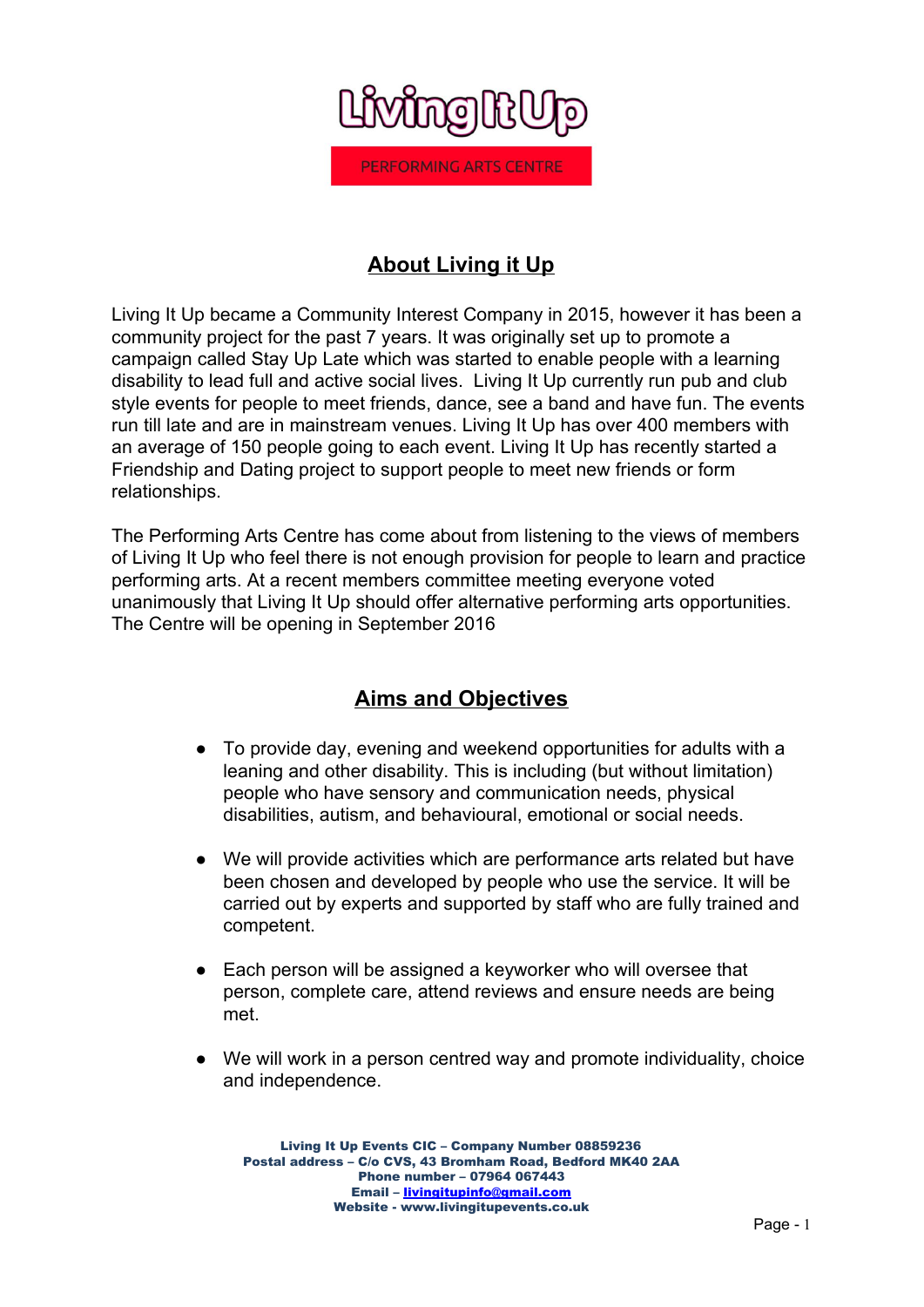

- We will enable people to develop and maintain important skills that may enable people to move into voluntary or paid employment.
- Each person will have an individual care plan which is a working document and personalised to each individual. These will contain important information such as medical information, contacts, guidelines, risk assessments as well as goals and aspirations.
- To enable people to work in and access the wider community. To educate and inform the community about being inclusive.
- For people to be given the opportunity to make decisions and develop the service and to hold regular meetings for people to have their views listened to.
- To form and maintain links with other voluntary, community and statutory organisations.

## **Description of services**

The PAC will be held in St Cuthberts Hall, Bedford. St Cuthberts Hall has a central position in the town Centre which is ideal to access the wider community.



## St Cuthberts Hall Newnham Street Bedford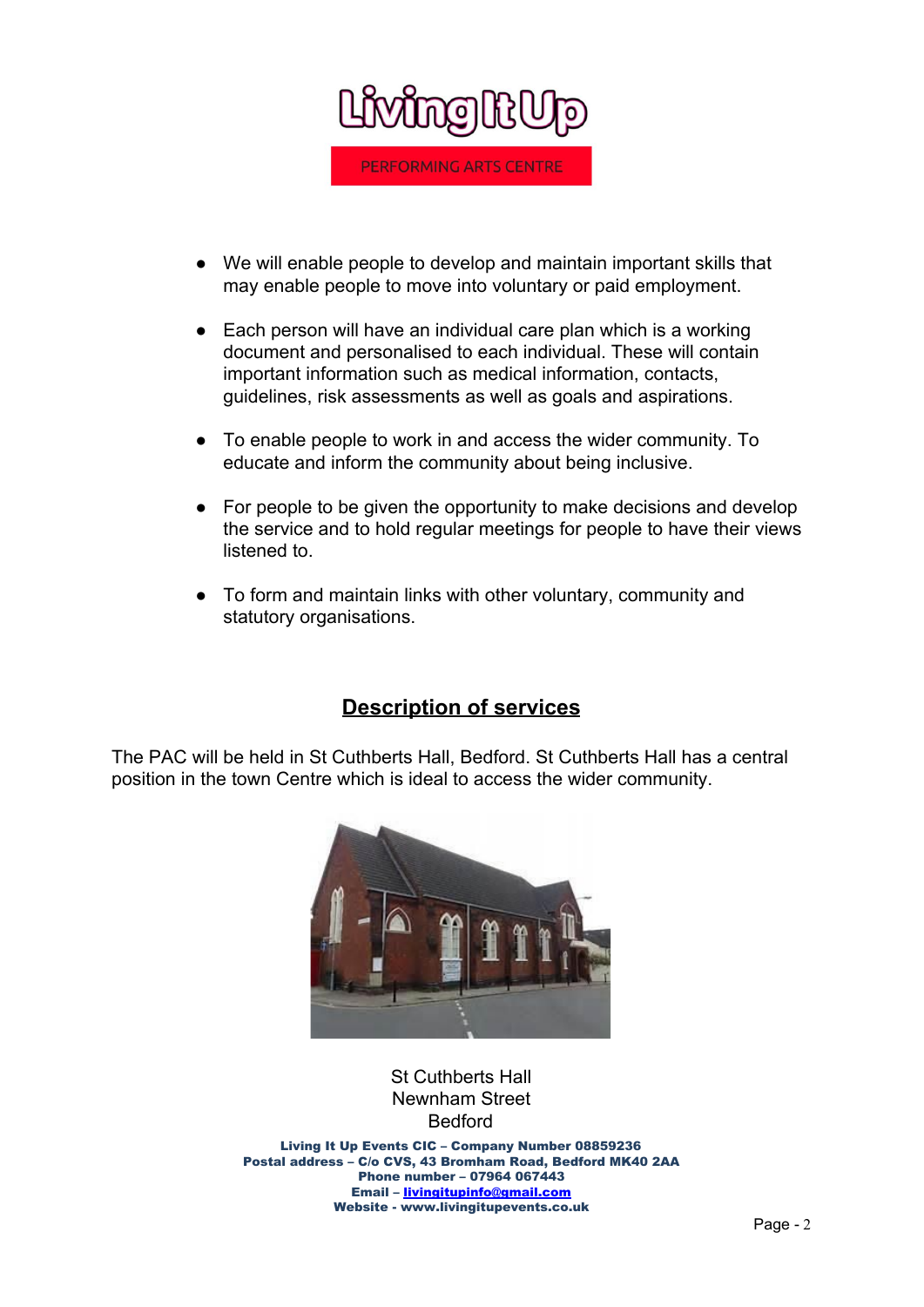

### MK403JR

### St Cuthberts Hall has

- **Accessible Toilets**
- Tea and coffee facilities
- **Entrance**
- **Main Hall**
- Small Hall (upstairs)
- Staging
- Store Room
- Wheelchair Access



There is no car park attached to St Cuthberts Hall but there are ample drop off places to the front and sides. We will have staff 'runners' supporting people to and from the hall.

Living It Up will not provide transport to the venue. People will need to make their own travel arrangements.

The Performing Arts Centre will be run by a Manager, a Deputy Manager, support staff and volunteers. There will be experts coming in to run sessions. Staffing will depend on the needs of the people attending.

Initially the PAC will be on Tuesdays 9.30am -3.30pm. This will change and become more flexible as the service grows. Already Living It Up have evening activities available through our Events and Friendship and Dating projects. The PAC will be closed between Christmas and New Year and on bank holidays.

Sessions will be developed depending on who attends. The ethos of the PAC is that it will be totally user-led where people can choose what they would like to do and be part of developing sessions. Sessions will be run by experts who have skills, experience or training in that area. There will be different sessions run during the day. Morning sessions will be 10am-12pm and afternoon sessions will run 1pm-3pm. There will be lunch and coffee breaks in between.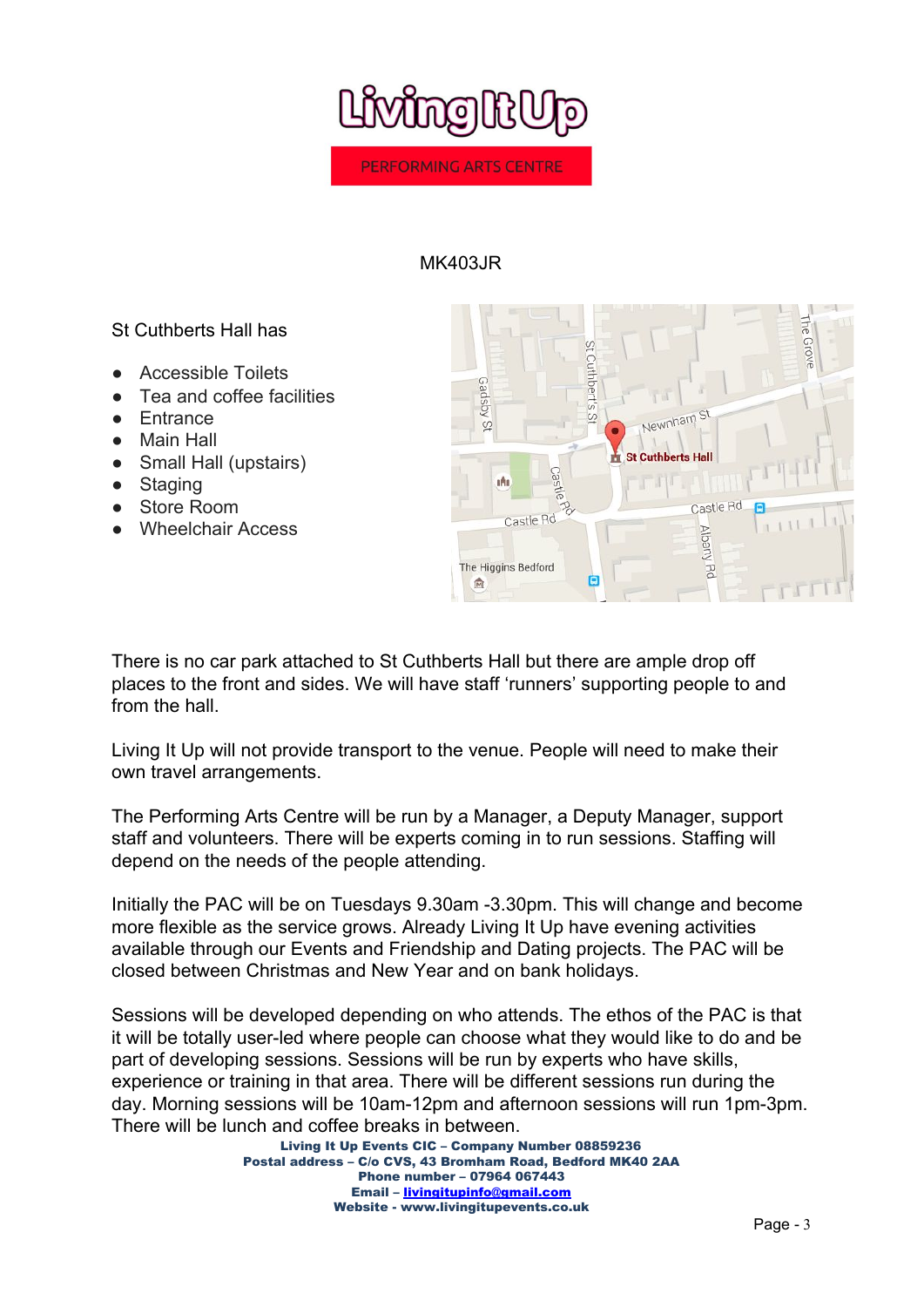

## **Description of services offered**

Living It Up passionately believe that performing arts can be highly beneficial to people with disabilities, enabling people to express themselves in different ways and increasing confidence and self-esteem. All sessions will be completely inclusive taking everyone's needs into consideration.

The Performing Arts Centre will offer a range of activities but nothing will be set in stone. The ethos of the Centre is to provide alternative opportunities where staff will be supporting people who attend to choose and develop sessions. Sessions will be run by people who are experts on the subject. Below is a list of some of the things that may be on offer:

### **● DJ and karaoke workshops.**

Lots of our members have expressed the wish to DJ. Living It Up have all relevant equipment for people to learn how to DJ and run and perform karaoke. Once people have trained the project could be booked to DJ at Living It Up events and parties.

#### **● Drama workshops**

Taking part in drama can increase self-confidence, communication skills and is lots of fun. Living It Up will run drama workshops teaching new skills and techniques and working towards performing to friends and family or to the community. There will also be opportunities to learn behind the scene skills such as makeup, sound, lighting, props and scenery.

#### **● A choir**

Living It Up will offer the opportunity to learn how to sing and be part of a choir. People will get the chance to sing different types of music and be around others with similar interests. Members will gain confidence by singing within a group. Potentially the choir could perform at different venues within the wider community.

## **● Music making workshops.**

People will be given the opportunity to learn about music including learning a musical instrument, composing, song writing and beat making. We could possibly form a Living It Up band which could perform at our Events or within the community. Glastonbury here we come.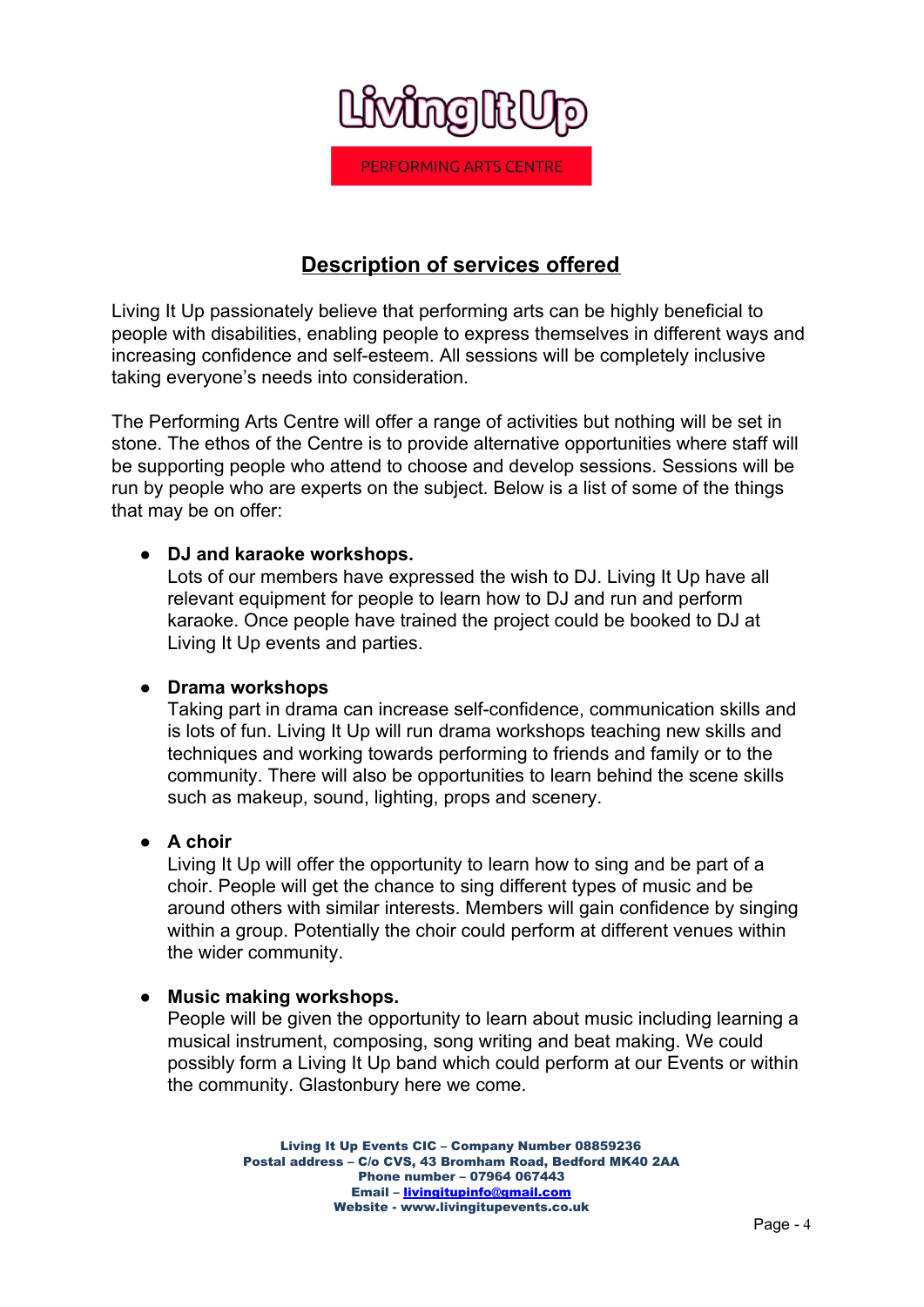

#### **● Dance workshops**

Dancing is a brilliant way for people to express themselves, do some exercise, be creative and have fun. LIU will support people to learn the basic dance techniques in different types of dance including street dance, classical, country. This could include wheelchair dancing. People could then practice and perform dance routines to friends and family or to the community.

#### ● **Radio and podcast workshops**

We would like to train and support people to record podcasts. Sessions will include people being able to choose the content (e.g. what music to play and what to talk about) and style as well as technical operation, production, digital editing and presentation. The next step will be to develop our own internet radio station which will be run by our members.

#### ● **Social media involvement and awareness**

Living It Up would like to support people to express themselves through social media. This will include the use of Facebook, You tube, Twitter and Instagram. People could learn how to write blogs or upload pictures and films they have made and could promote disability awareness. We will ensure this is all done safely and will train people about internet awareness.

#### ● **Videoing, film making and editing workshops**

Living It up will offer the opportunity for people to make videos and people will learn skills such as camera work, editing, sound and lighting. This is a great way for people to increase their confidence and self-esteem.

#### **● Photography**

Taking photos is another fantastic way for people to express themselves and Living It will hold photography sessions for people to learn skills in this area. We would also work towards people selling finished items or showcasing examples of their work in the local community.

● Anything else people would like to do.